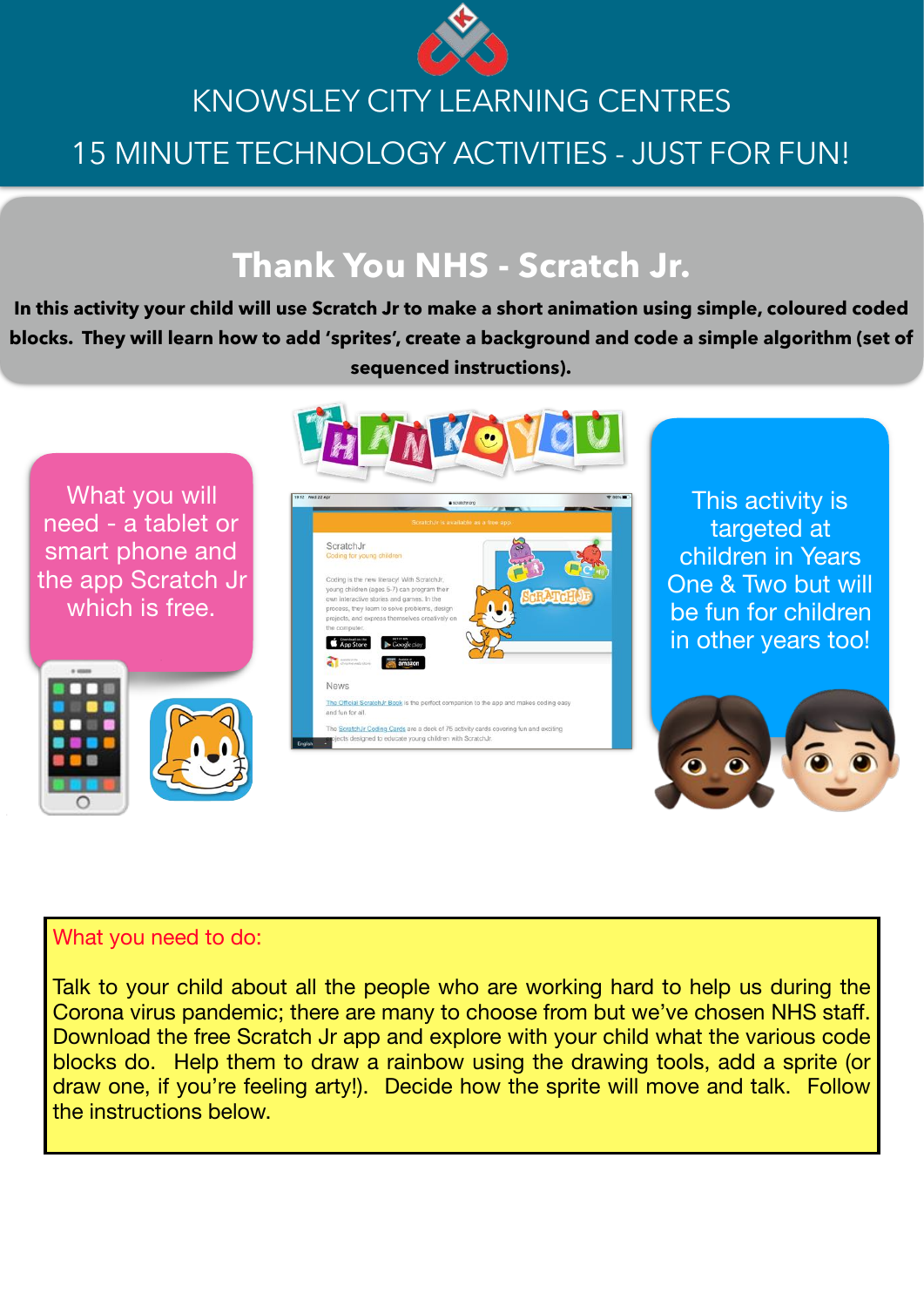### **Thanks You NHS - Scratch Jr**





To start tap on the house icon and then on the following screen press the '+' button.



Tap on the sprite you want<br>and press the tick.



Draw your rainbow with the shape tool.



Press and hold the cat until the 'x' appears. Tap on the x to remove the cat.

Then, press the add button to select a new character, this is called a **SPRITE.**



Next, tap on the change background button. Then select the paint brush, top right hand corner.



Press the tick when you've finished. Then tap on the YELLOW **trigger** block. Choose the green flag by tapping and dragging it down to the programming area.